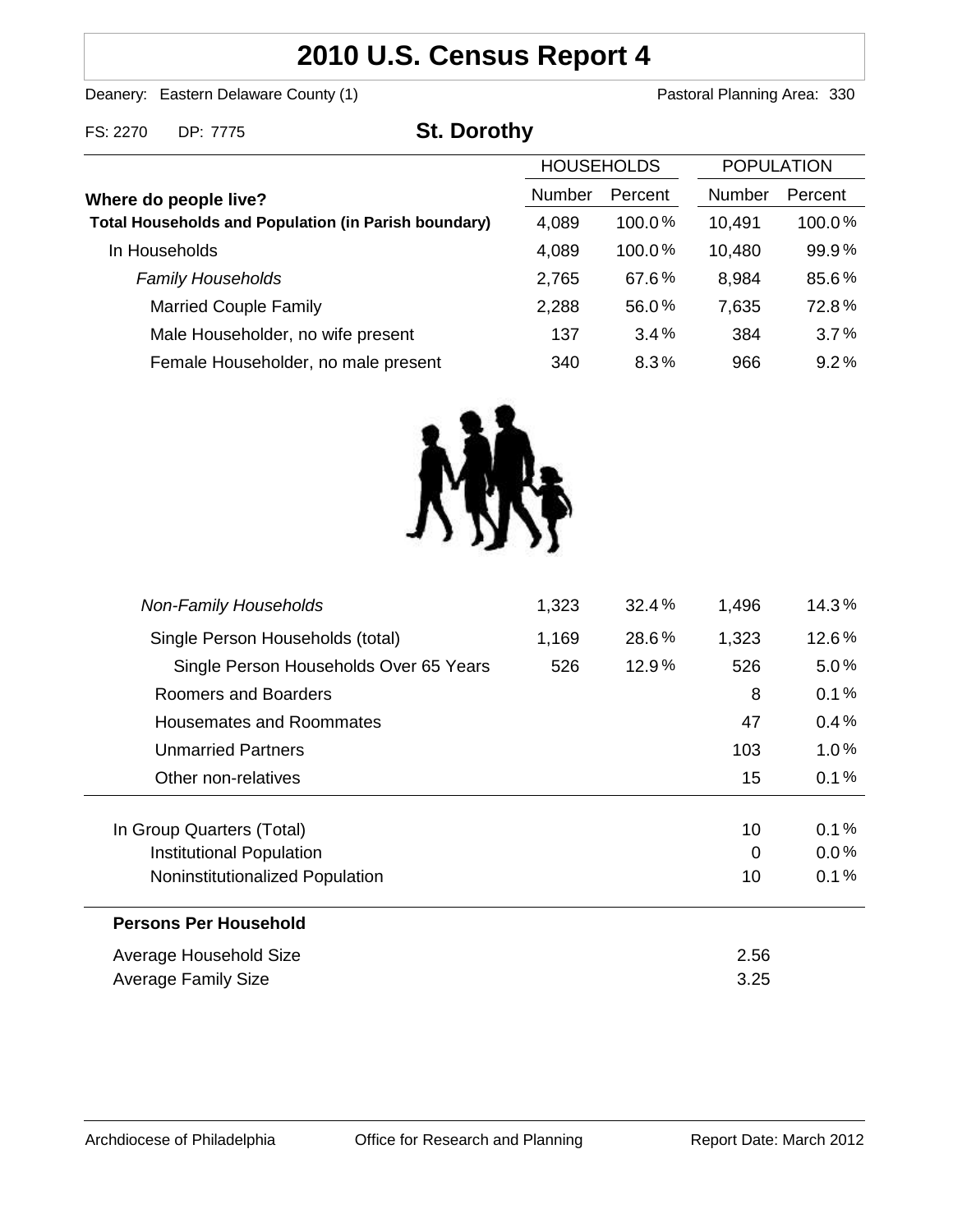# **2010 U.S. Census Report 4**

Deanery: Eastern Delaware County (1) Deanery: Eastern Delaware County (1)

FS: 2270 DP: 7775 **St. Dorothy**

|                                                      | <b>POPULATION</b> |         |
|------------------------------------------------------|-------------------|---------|
| Where do Children - Under Age 18 Live?               | Number            | Percent |
| Total Children - Under Age 18 (in Parish boundary)   | 2,397             | 100.0%  |
| In Households                                        | 2,397             | 100.0%  |
| Householder or spouse is under 18                    | $\boldsymbol{0}$  | 0.0%    |
| With Related:                                        |                   |         |
| Married-Couple Family                                | 1,990             | 83.0%   |
| Male Householder, No Wife Present                    | 70                | 2.9%    |
| Female Householder, No Husband Present               | 211               | 8.8%    |
| <b>Other Related Householder</b>                     | 19                | 0.8%    |
| <b>With Non-Relatives</b>                            | 8                 | 0.3%    |
| Grandparent Householder                              | 100               | 4.2%    |
| In Group Quarters                                    | 0                 | 0.0%    |
| Institutionalized population                         | 0                 | 0.0%    |
| Noninstitutionalized population                      | 0                 | $0.0\%$ |
| Where do Adults - Age 65 and Older - Live?           |                   |         |
| Total Adults - Age 65 and Older (in Parish boundary) | 1,666             | 100.0%  |
| In Households                                        | 1,661             | 99.7%   |
| Family Households:                                   | 1,115             | 66.9%   |
| Is Householder or Spouse                             | 970               | 58.2%   |
| With Other Relative Householder                      | 22                | 1.3%    |
| With Non-Related Householder                         | 6                 | 0.4%    |
| is Parent                                            | 75                | 4.5%    |
| is Parent-in-Law                                     | 42                | 2.5%    |
| In Non-family Households:                            | 546               | 32.8%   |
| Male Living Alone                                    | 129               | 7.8%    |
| Male not Living Alone                                | 5                 | $0.3\%$ |
| Female Living Alone                                  | 397               | 23.8%   |
| Female not Living Alone                              | $\overline{7}$    | 0.4%    |
| Other                                                | 8                 | 0.5%    |
| In Group Quarters                                    | 5                 | 0.3%    |
| Institutionalized population                         | 0                 | 0.0%    |
| Noninstitutionalized population                      | 5                 | 0.3%    |
| Housing Units in the Parish boundary                 |                   |         |
| <b>Total Housing Units</b>                           | 4,330             | 100.0%  |
| Occupied                                             | 4,089             | 94.4%   |
| Owner-Occupied                                       | 3,015             | 69.6%   |
| Renter-Occupied                                      | 1,074             | 24.8%   |
| Vacant                                               | 241               | 5.6%    |

Archdiocese of Philadelphia **Office for Research and Planning** Report Date: March 2012